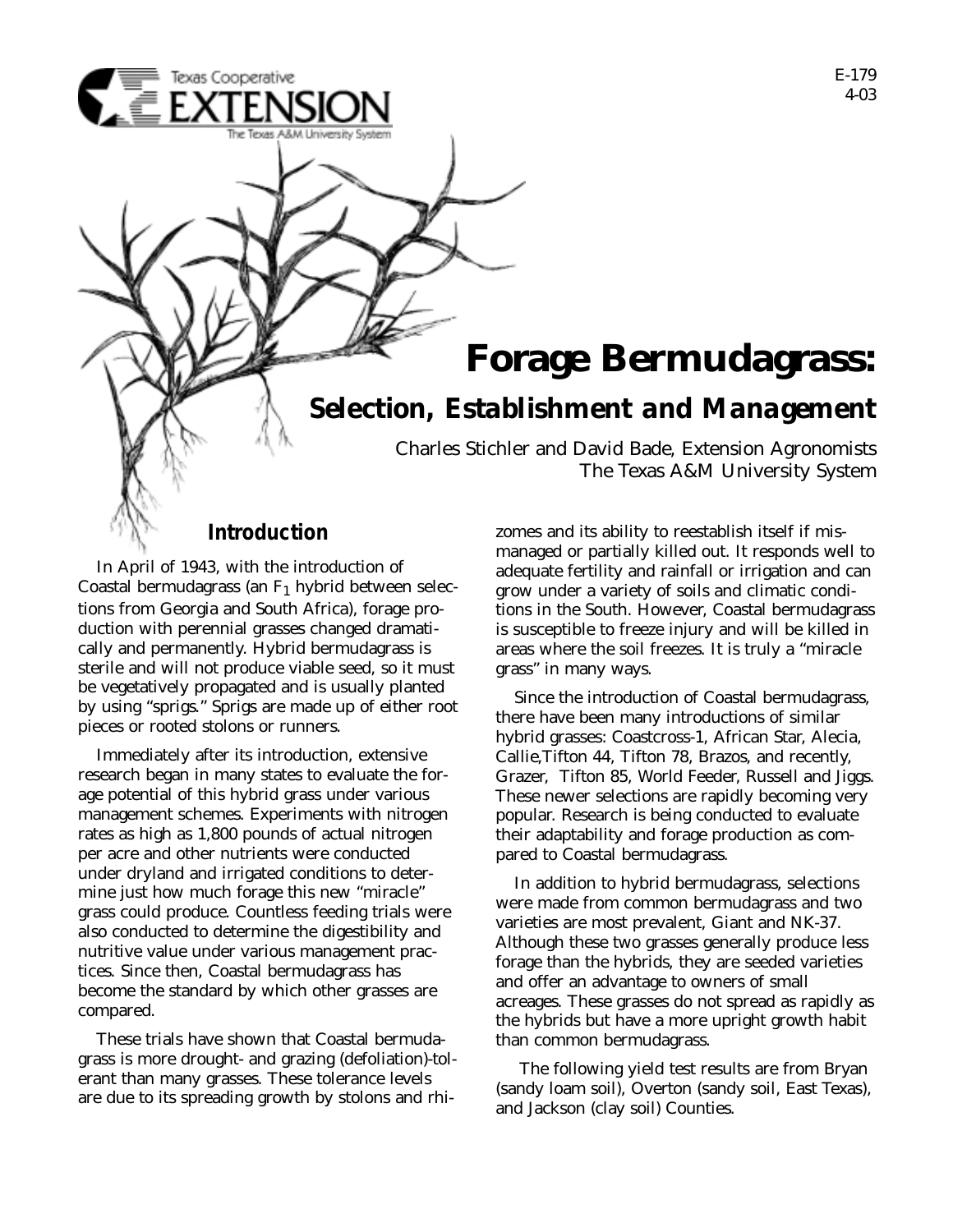| Variety*     | Bryan<br>(3 Years) | <b>Overton</b><br>(3 Years) | Jackson Co.<br>(2 Years) | <b>Average</b> |
|--------------|--------------------|-----------------------------|--------------------------|----------------|
| Coastal      | 100                | 100                         | 100                      | 100            |
| Tifton 85    | 146                | 134                         | 146                      | 142            |
| <b>Jiggs</b> | 125                | 144                         | 120                      | 130            |
| Tifton 78    | 102                | 105                         | 112                      | 106            |
| World Feeder | 96                 | 86                          | 47                       | 76             |

**Table 1. Yield as a Percentage of Coastal Bermudagrass.**

David Bade, Gerald Evers, S. Simecek and M. Hussey.

# **Establishment**

Establishment is a critical step. Considering the time, effort and expense involved in establishing any forage, attention to details is important to success. The ideal seed bed is smooth, firm, weedfree, moist and fertile; it is free of excess residue or "trash," compaction zones, and harmful insects and plant diseases; it also has good soil structure.

## *Land Preparation*

For many people, grass is not a crop, it is just grass. But in order to get the full potential from any intensively managed crop, the crop should be planted on productive soils. Producers of hybrid bermudagrass should think of their "crop" as any other crop. Grass planted on low-potential, marginal soils will have a low yield potential.

Adequate seedbed preparation is important. It creates the proper environment in which to plant. Obviously, limiting factors such as stumps, pot holes or salt problems due to poor drainage should be eliminated before planting. Initial tillage may include moldboard plowing, heavy disking with an offset disk, chiseling or subsoiling. The soil should be worked with a disk to eliminate trash and reduce clod size. The seed bed should be as good as for any other crop. The seedbed should be free of clods, firm, and not "fluffy." A fluffy seed bed will not allow water to move upward through capillaries in the soil. A weighted roller or "cultipacker" will do an adequate job. It is generally best to wait for a rain to settle the soil after initial preparation.

Producers who irrigate should prepare their land as they want it prior to planting. It should be uniform and set up in borders if flood irrigated. Flood irrigation is accomplished best when the soil is not level, but uniformly sloping. Once established, it is difficult to "push" water through a stand of grass.

The land should be uniformly smooth to facilitate haying operations. Borders should be established under flood irrigation to match swathers and mower widths.

Preplant fertilizer should be incorporated as recommended by a soil test. In the absence of a soil test, incorporate about 100 to 200 pounds per acre of a product such as 18-46-0, 11-53-0 (dry fertilizer), or 10-34-0 (liquid), before planting, on soils that are generally medium to high in phosphorus. In soils low in phosphorus, incorporate 200 to 400 pounds of the same fertilizers. Soils in areas of Texas that are generally medium to high in potassium do not need additional fertilizer for planting. However, on soils that are low in potassium, apply 100 to 200 pounds per acre of 0-0-60. (Additional information on fertility follows in the management section.) During the establishment stage, grasses need only small amounts of nitrogen. However, once the grass is rooted and begins to grow, the demand for nitrogen increases rapidly in order for the plant to produce proteins for continued growth.

# *Planting*

Bermudagrass is commonly propagated by planting plant parts such as rhizomes or sprigs (underground storage roots), stolons (above-ground runners), or tops (mature stems). Only non-hybrids such as Giant and NK37 can be planted by seed. Sprigs or rhizomes are planted in late winter to early spring. Stolons and tops are planted in the late spring through early fall as moisture for "rooting" is critical. Stolons and tops are subject to desiccation or rapid drying in dry soils.

# *Sprigging*

The entire rhizome or "sprig" is planted in a furrow immediately behind an opening device, covered, and rolled in a single operation. The depth of planting is determined by the availability of moisture and the texture of the soil. Placed too deep, the new growth may die. Placed too shallow, the sprig may dry out without irrigation. Under dryland conditions, 2 to 2  $\frac{1}{2}$  inches deep is generally adequate. Under irrigation, plant at a depth of  $1<sup>1</sup>/2$  to 2 inches with occasional sprigs showing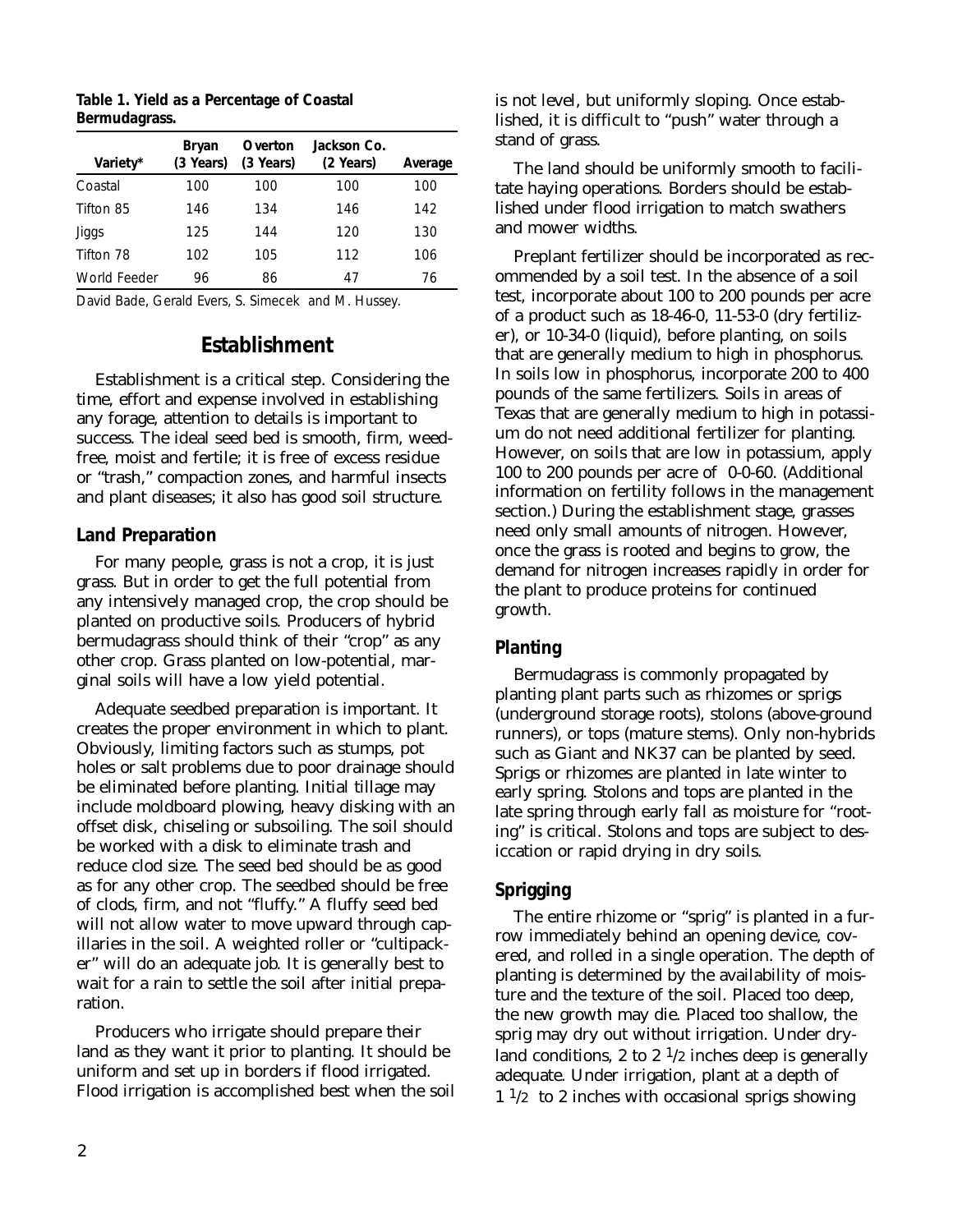above ground. The "ideal" sprig is 5 to 6 inches long, planted with one end 2 inches deep and the other end at the soil surface.

Tifton 85 is sensitive to deep planting. A portion of the sprig should be left above the soil.

If the soil is dry before planting, water should be applied **immediately** after planting to prevent desiccation. If planted in moist soil, irrigation may not be necessary or may be applied as needed.

Use fresh sprigs from a vigorous coastal field or a certified grower. Sprigs should be thick, tan to amber-colored, and crisp. After digging, it is important to keep sprigs moist and cool and to plant as soon as possible. Exposure of sprigs to the sun and wind after digging will increase desiccation and rapidly reduce their viability. If sprigs have been dug for more than 24 hours, they should be soaked in water for 12 to 15 hours before planting.

#### **Table 2. Relationship of Exposre Time to Percentage of Sprigs Alive at Planting.**

| <b>Exposure time</b>                            | % Sprigs alive<br>at planting |
|-------------------------------------------------|-------------------------------|
| No exposure                                     | 100                           |
| 2 Hours, 9 a.m. - 11 a.m.                       | 94                            |
| 4 Hours, 9 a.m. - 1 p.m.                        | 72                            |
| 2 Hours, 12 noon - 2 p.m.                       | 30                            |
| 4 Hours, $12 \text{ noon} \cdot 4 \text{ p.m.}$ | 3                             |
| 8 Hours, 9 a.m. - 5 p.m. (shaded and moist)     | 100                           |

Bermudagrass can be sprigged at many different rates. The faster a stand is desired, the more sprigs should be planted. The closer the spacing, the faster the sprigs will completely cover the area. The following table can help determine sprigging rates to use:

| <b>Table 3. Sprigging Rates.</b> |                           |  |  |
|----------------------------------|---------------------------|--|--|
| <b>Bushels/Acre</b>              | Square feet for one sprig |  |  |
| 5                                | 8.7                       |  |  |
| 10                               | 4.3                       |  |  |
| 20                               | 2.1                       |  |  |
| 30                               | 1.5                       |  |  |
| 40                               | 1.1                       |  |  |
| 50                               | 0.9                       |  |  |

Controlling weeds is important because weeds compete for moisture, plant nutrients and light. Weeds can be controlled either by mowing or with herbicides. See B-5038, "Suggestions for Weed Control in Pastures and Forages" (Texas Cooperative Extension). Refer to the label for complete rate and timing instructions before using any pesticide.

Under dryland conditions, plant during the period when rainfall is most likely to occur, or shortly after a rain while the soil moisture is adequate.

Most failures in establishing hybrid bermudagrass are due to:

- 1. Poorly prepared seed bed.
- 2. Inadequate moisture at planting.
- 3. Using desiccated or dried sprigs.
- 4. Planting too few sprigs.
- 5. Planting sprigs too deep.
- 6. Not firming the soil around sprigs.
- 7. Severe weed competition.
- 8. Severe grazing before plants are established.

# *Planting Tops Rather than Sprigs*

Planting tops is somewhat different from planting sprigs in establishing bermudagrass. Sprigs are underground roots that are dug and planted. Tops are above-ground, green, mature stems. Tops, unlike sprigs, must develop roots at the nodes to become plants. For a top (stem or runner) to root, it must be about 6 weeks old, 18 to 24 inches long, and have six or more nodes.

Planting tops allows producers to plant throughout the growing season as long as soil moisture is sufficient. Tops have been planted from late April through September. Fall-planted tops must have enough time to form roots and become well established before frost, or they will die during the winter. Tops planted in the late spring or early summer have the best chance to survive.

Planting tops has also allowed producers to establish a nursery and transplant runners to larger fields as they mature. This practice can decrease the cost of paying for complete sprigging and can be done by the producer.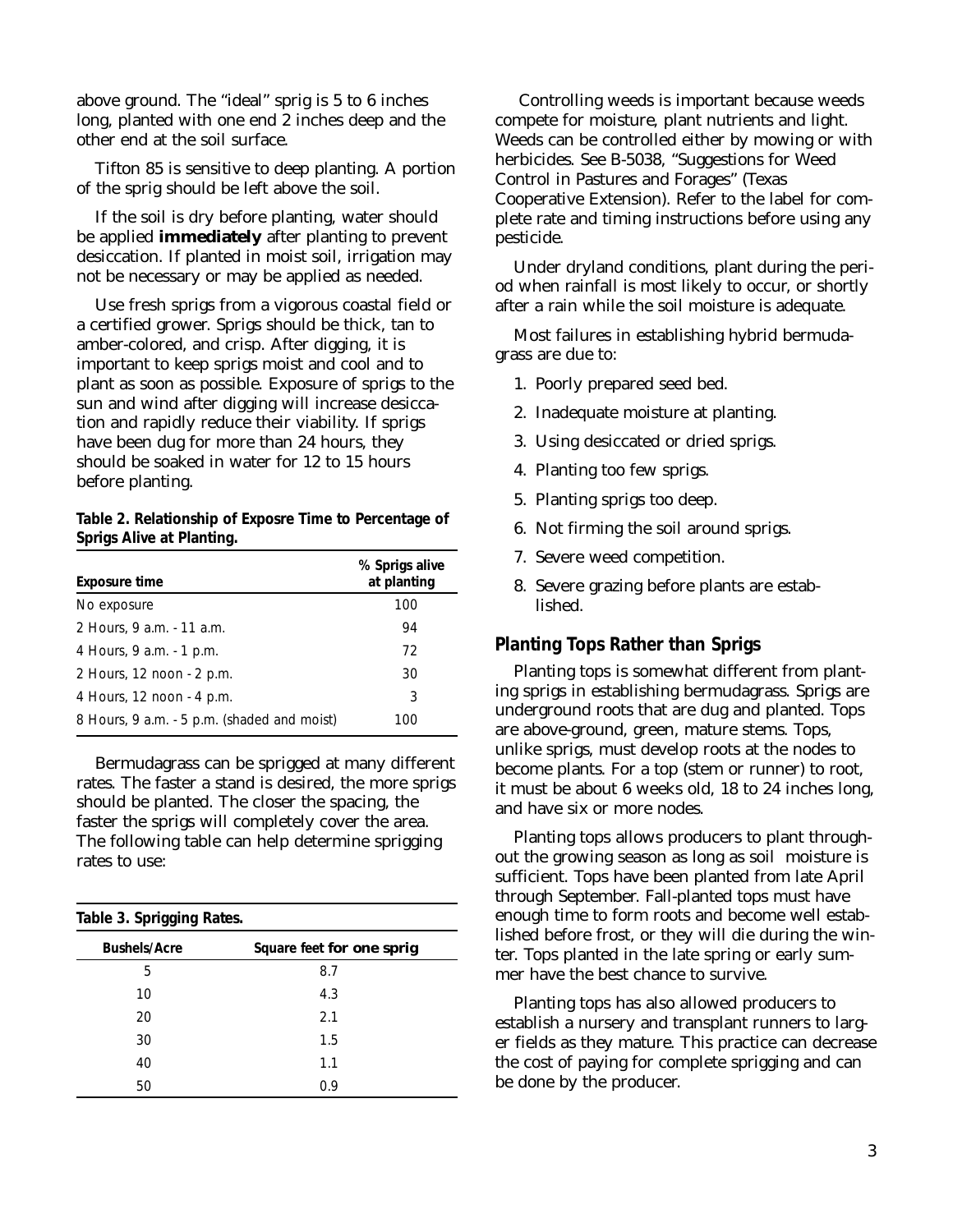The new Tifton 85 and Jiggs varieties are easier to root by tops than other hybrid grasses.

The following suggestions will increase the chances of success:

- 1. Plant 5 to 7 bales per acre.
- 2. Cut the tops with a sickle mower, bale **immediately**, and plant as soon as possible before the bale becomes hot enough to kill the grass. With small plantings, "pitching" the newly cut grass on a trailer and spreading is adequate.
- 3. Scatter and disk tops into moist soil before they wilt. Tops can die within minutes.
- 4. Pack the soil immediately (using a roller) around new runners to prevent excessive moisture loss and ensure good soil contact.

## *Renovation of Hybrid Bermudagrass*

Renovation is a practice or series of management practices for improving or restoring the vigor of a field. Pasture renovation implies almost making the field new again. It may involve testing the soil and fertilizing according to the nutrients needed, or destroying the sod and replanting, or anything in between. The level of renovation required depends on the reason for decreased grass vigor and the management goals and pasture usage of the producer. Table 4 summarizes renovation practices.

Although there are many reasons for pasture decline, the following symptoms would indicate that some kind of renovation should be considered:

- Reduced forage production.
- Thin stands with bare ground showing and a decrease in the number and vigor of rhizomes.
- Invasion of broadleaf weeds and undesirable grasses.
- Rough soil surfaces.
- Poor drainage.
- Poor water infiltration or penetration; soil compaction.
- Accumulation of nutrients such as phosphorus in the top 1 inch of soil.

#### **Table 4. Renovation Practices and Requirements.**

| <b>Minimum Renovation</b> | <b>Extensive Renovation</b> |  |  |
|---------------------------|-----------------------------|--|--|
| Soil testing              | Subsoiling or chiseling     |  |  |
| Fertilization             | Disking or plowing          |  |  |
| Weed control              | Replanting                  |  |  |
| Prescribed burning        | Heavy fertilization         |  |  |

**Soil testing and fertilizing** should be the first practice in any renovation. High forage production will remove many soil nutrients, not just nitrogen alone. Hay production removes all the nutrients when the forage is harvested. For each 6 tons of hay removed, the soil must provide approximately 300 pounds of nitrogen, 60 pounds of phosphorus, and 240 pounds of potassium, plus sulfur, calcium, magnesium, and all the other nutrients needed for plant growth. Continued hay removal will "mine" the soil until it is unproductive.

Nitrogen, sulfur, calcium and phosphorus are the primary nutrients removed by grazing, but animal manure returns only a part of the minerals to the soil. With both commercial fertilizer and manure applications, non-mobile nutrients (such as phosphorus) tend to accumulate in the top 6 inches of soil. Since nutrients need to be dissolved in water for best uptake, during droughty periods root uptake is minimal from the soil surface.

**Weed control** will be part of any renovation program. Weeds compete with bermudagrass for water, nutrients and sunlight. Weeds present during bermudagrass establishment prevent good stands and often result in plantings that take years to cover or never cover completely. Thin, weak bermudagrass stands resulting from low fertility, drought or heavy harvesting pressure cannot compete with weeds. Field experiments in Victoria County have shown that from 3 to 7 pounds of Coastal bermudagrass will be produced for every 1 pound of weeds controlled. (See B-5038, "Suggestions for Weed Control in Pastures and Forages," Texas Cooperative Extension.)

**Prescribed burning** during the dormant period before spring growth will remove excess dead forage; warm the soil; destroy some insects, winter weeds and weedy grasses; and promote faster greenup. Disadvantages include fire hazards, the need for a burning permit, baring the soil for possible erosion, and removing protection from late freezes. Timing is critical; burning must be done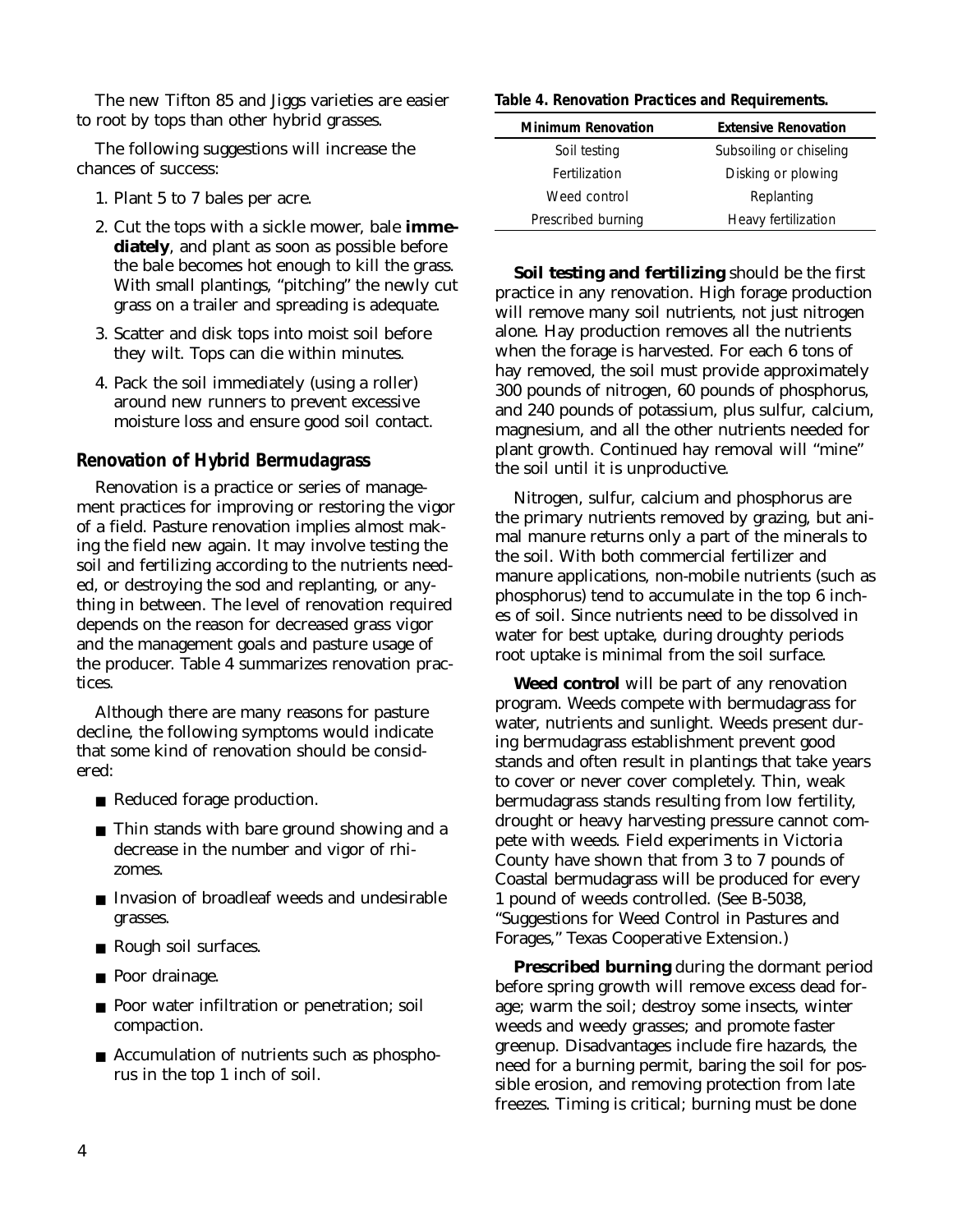after weeds have emerged but before bermudagrass greenup. Waiting too long delays bermudagrass regrowth and allows emerging weeds to outgrow the grass. A suggested time for burning is about 1 week before the last average frost date. In Falls County, burning increased grass production by 143 percent while decreasing weed competition by 96 percent. The grass had a 4 percent increase in protein and 2 percent increase in mineral content (Ca, P, K, Mg) over non-burned areas.

**Subsoiling chiseling, disking and plowing** are operations that will partially destroy the sod, but are used to manage bermudagrass pastures needing complete renovation. Subsoiling and chiseling will eliminate compaction layers, loosen the soil, increase air movement and water penetration, and decrease water runoff for increased root development. Intensive disking or plowing will incorporate organic matter, fertilizer and lime (if needed in low pH soils); destroy grassy weeds; and replant bermudagrass. Often cultivation of hay pastures is desirable to smooth the soil surface, making haying easier. Any soil renovation work should be done in the early spring just before greenup and spring rains or irrigations. During droughty periods, major soil renovations should be delayed until there is adequate soil moisture to prevent killing bermudagrass rhizomes.

**Replanting** should be considered when there is an inadequate number of live rhizomes to rejuvenate the stand.

### *Management of Hybrid Bermudagrass*

Of the factors that limit forage production, water is the most important. Without water, plants will not grow, no matter how much fertility is available. Fertility, particularly nitrogen, is the second-most-important limiting factor to production. From a practical viewpoint, water and fertility and their interaction cannot be separated.

In comparison to other plants, hybrid bermudagrass is very water-efficient. Figure 1 shows the amount of water needed to produce a pound of dry matter.

The water efficiency of hybrid bermudagrass can be improved even more by adding plant fertilizer. Since plants use nitrogen to build amino acids and proteins, the number of new cells that a plant can produce is directly related to the amount of nitrogen it is able to absorb. Up to a point, the

more nitrogen and water available, the more the plant will grow. The following research was conducted in Crystal City, Texas.



**Figure 1. Effects of Nitrogen Rates on Percent Protein, Yield, and Inches of Water/Ton.**

This graph shows three very important points that have been repeated in research throughout the South. Although the results will vary depending upon many factors, the general outcome will be similar. **As the rate of nitrogen increases, the percent crude protein and yield increase dramatically, while the amount of water used to produce a ton of forage goes down.** With low nitrogen rates, a high of 17.6 inches of water is needed to produce a ton of dry matter. With adequate nitrogen, only 3.9 inches of water is needed to produce a ton of dry matter. Adequate nitrogen fertility is necessary to fully utilize the amount of water received by a crop. Water without fertility will not produce new plant tissue.

Warm-season perennial grasses use nitrogen, phosphorus and potassium at a ratio of approximately 4-1-3. To produce 1 ton of dry forage, bermudagrass must absorb approximately 50 pounds of nitrogen per acre, 15 pounds of phosphorus and 42 pounds of potassium. If these numbers are multiplied by the number of tons of forage desired, the product will equal approximately the pounds of nutrients needed. For example, for 4 tons of production, it will take about 30 inches of water during the growing season, 200 pounds of nitrogen, 60 pounds of phosphorus, and 168 pounds of potassium.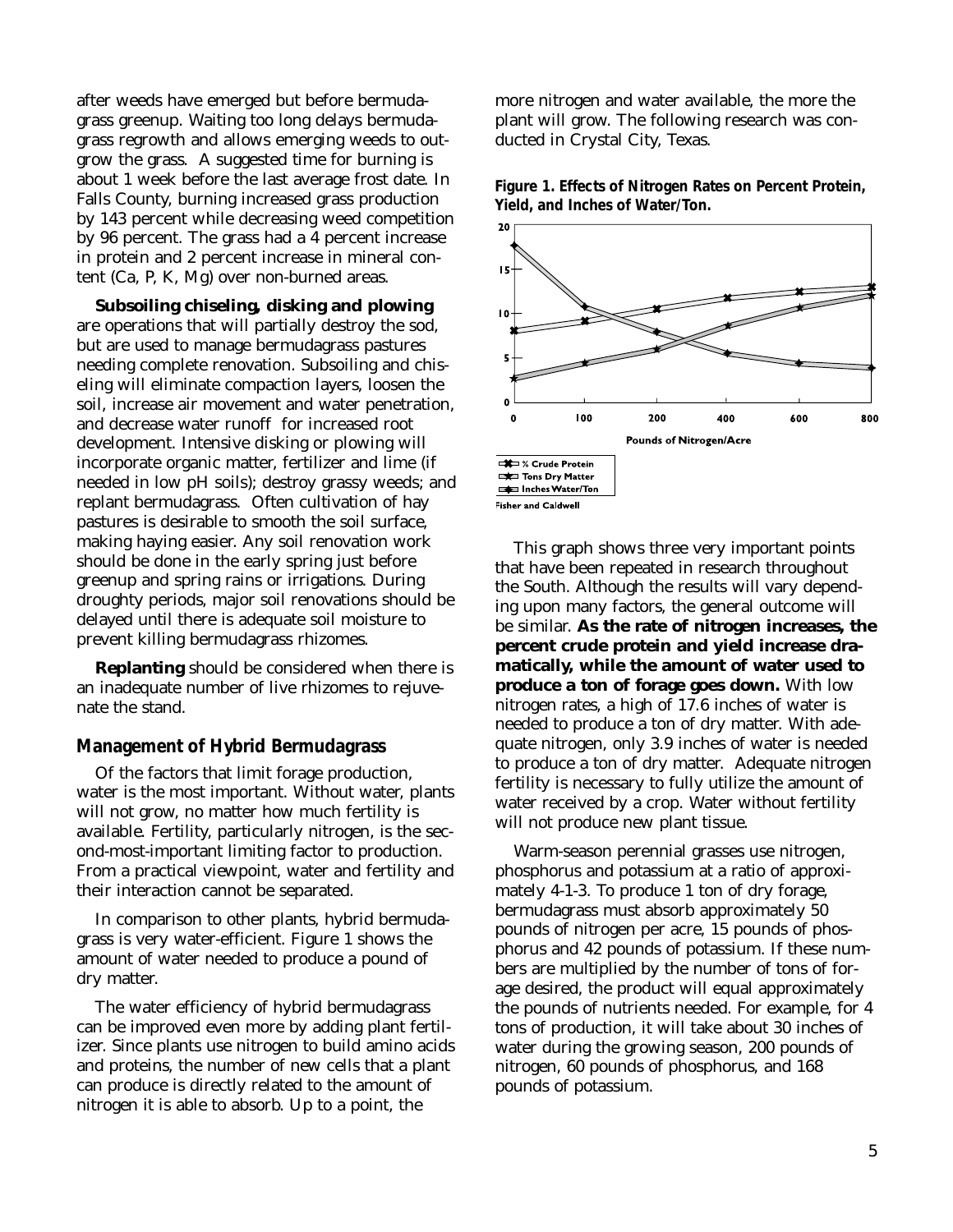Splitting the applications of fertilizer throughout the growing season improves efficiency, which means that a greater percentage of the nutrients, particularly nitrogen, is used by the plants.

It is important to test soil every 2 to 3 years to determine if the natural mineral content of the soil is changing. Many soils can provide some nutrients almost indefinitely. Fertilizer rates should be adjusted to maintain soil nutrients without excessive buildup.

In summary, the advantages for fertilization include:

- Increased forage production.
- Improved forage quality, especially protein.
- Improved root system and sod density.
- Reduced weed competition.
- Reduced soil erosion.
- Improved water-to-yield ratio.

# **Stage of Harvest**

Whether the grass is grazed by livestock or harvested mechanically, the stage or level of maturity of the plant tissue will also determine its quality. Without proper harvest timing, high-quality forage will rapidly turn into "cardboard." Research conducted in Georgia on Coastal bermudagrass produced the results shown in Table 5.

Although the yield was higher for an individual cutting at 6 weeks, the amount of protein produced per acre was almost the same as the amount of protein produced after 3 weeks. In these tests, cutting twice at 3-week intervals would produce twice as much protein and almost twice as much forage per acre as cutting at 6-week intervals.

## **Summary**

Hybrid bermudagrass can produce high-quality forage. As with any other crop, proper variety selection, adequate soil prepration for planting, correct planting, adequate fertility, wise irrigation management, and proper timing of harvest are required for best results.

| <b>Cutting</b><br><b>interval</b><br>(Weeks) | Yield<br>(Tons per acre) | Percent<br>protein | Lb. dry<br>matter per acre | <b>Percent</b><br>leaf | <b>Percent</b><br>stem | Precent<br>fiber | <b>IV DVD</b> |
|----------------------------------------------|--------------------------|--------------------|----------------------------|------------------------|------------------------|------------------|---------------|
| 3                                            | 7.9                      | 18.5               | 2442                       | 83                     | 17                     | 27               | 65.2          |
| 4                                            | 8.4                      | 16.4               | 2317                       | 79                     | 21                     | 29.1             | 61.9          |
| 5                                            | 9.2                      | 15.4               | 2329                       | 70                     | 30                     | 30.6             | 59.3          |
| 6                                            | 10.3                     | 13.3               | 2292                       | 62                     | 38                     | 31.6             | 58            |
| 8                                            | 10.2                     | 10.7               | 1898                       | 56                     | 44                     | 32.9             | 54.1          |
| 12                                           | 10.4                     | 9                  | 1612                       | 51                     | 49                     | 33.4             | 51            |

#### **Table 5. Effects of Cutting Intervals on Quality of Yield.**